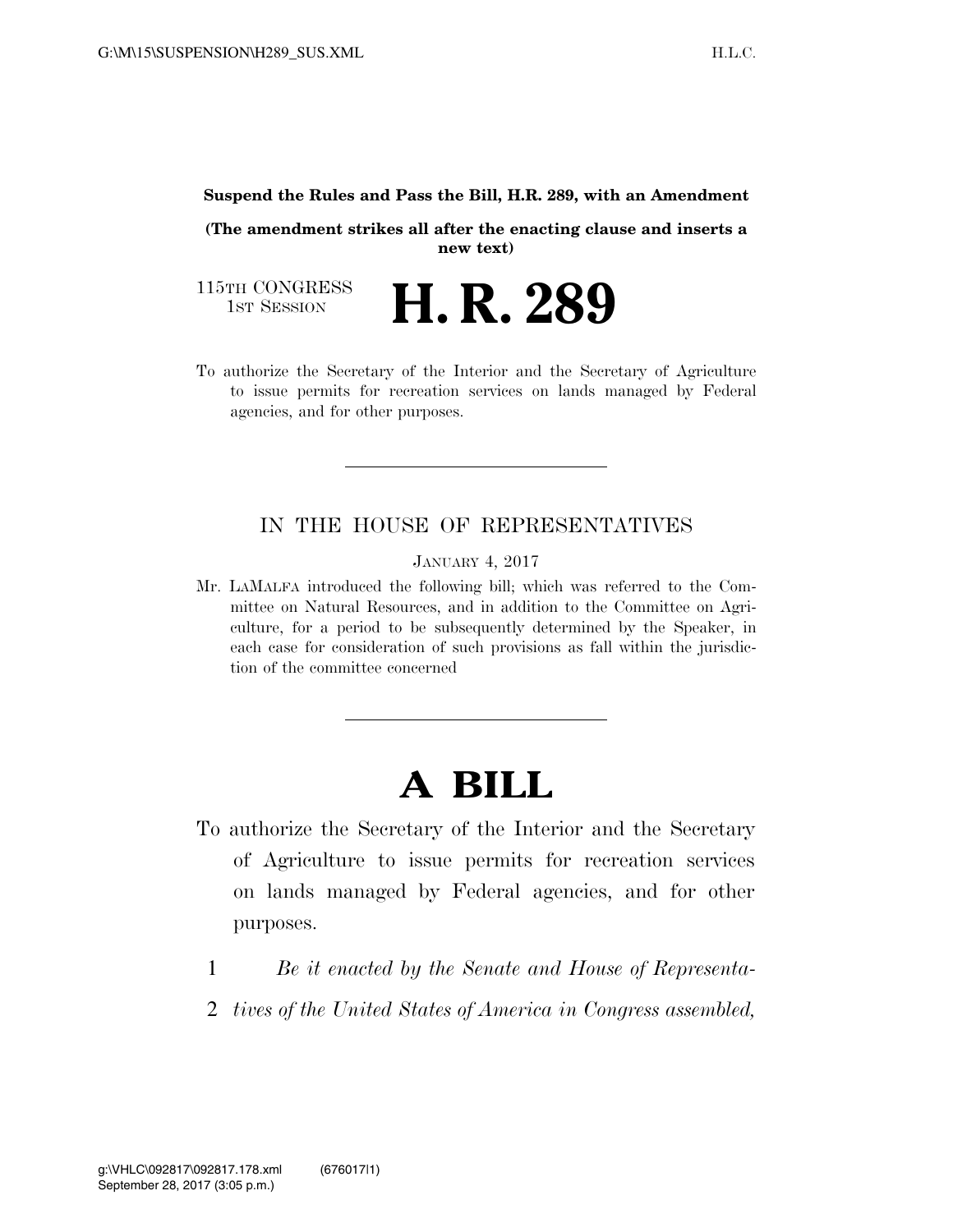| 1  | SECTION 1. SHORT TITLE; TABLE OF CONTENTS; DEFINI-                                                                                                                                                                                                                                                                                                                                                                                                                                                                                                                                                           |
|----|--------------------------------------------------------------------------------------------------------------------------------------------------------------------------------------------------------------------------------------------------------------------------------------------------------------------------------------------------------------------------------------------------------------------------------------------------------------------------------------------------------------------------------------------------------------------------------------------------------------|
| 2  | <b>TIONS.</b>                                                                                                                                                                                                                                                                                                                                                                                                                                                                                                                                                                                                |
| 3  | (a) SHORT TITLE.—This Act may be cited as the                                                                                                                                                                                                                                                                                                                                                                                                                                                                                                                                                                |
| 4  | "Guides and Outfitters Act" or the "GO Act".                                                                                                                                                                                                                                                                                                                                                                                                                                                                                                                                                                 |
| 5  | (b) TABLE OF CONTENTS.—The table of contents for                                                                                                                                                                                                                                                                                                                                                                                                                                                                                                                                                             |
| 6  | this Act is as follows:                                                                                                                                                                                                                                                                                                                                                                                                                                                                                                                                                                                      |
|    | Sec. 1. Short title; table of contents; definitions.<br>Sec. 2. Special recreation permit and fee.<br>Sec. 3. Permit across multiple jurisdictions.<br>Sec. 4. Guidelines and permit fee calculation.<br>Sec. 5. Use of permit fees for permit administration.<br>Sec. 6. Adjustment to permit use reviews.<br>Sec. 7. Authorization of temporary permits for new uses for the Forest Service<br>and BLM.<br>Sec. 8. Indemnification requirements.<br>Sec. 9. Streamlining of permitting process.<br>Sec. 10. Cost recovery reform.<br>Sec. 11. Extension of Forest Service recreation priority use permits. |
| 7  | (c) DEFINITIONS.—In this Act:                                                                                                                                                                                                                                                                                                                                                                                                                                                                                                                                                                                |
| 8  | SECRETARY.—The term "Secretary"<br>(1)                                                                                                                                                                                                                                                                                                                                                                                                                                                                                                                                                                       |
| 9  | means-                                                                                                                                                                                                                                                                                                                                                                                                                                                                                                                                                                                                       |
| 10 | (A) the Secretary of the Interior, with re-                                                                                                                                                                                                                                                                                                                                                                                                                                                                                                                                                                  |
| 11 | spect to a Federal land management agency                                                                                                                                                                                                                                                                                                                                                                                                                                                                                                                                                                    |
| 12 | (other than the Forest Service); and                                                                                                                                                                                                                                                                                                                                                                                                                                                                                                                                                                         |
| 13 | (B) the Secretary of Agriculture, with re-                                                                                                                                                                                                                                                                                                                                                                                                                                                                                                                                                                   |
| 14 | spect to the Forest Service.                                                                                                                                                                                                                                                                                                                                                                                                                                                                                                                                                                                 |
| 15 | SECRETARIES.—The term "Secretaries"<br>(2)                                                                                                                                                                                                                                                                                                                                                                                                                                                                                                                                                                   |
| 16 | means the Secretary of the Interior and the Sec-                                                                                                                                                                                                                                                                                                                                                                                                                                                                                                                                                             |
| 17 | retary of Agriculture acting jointly.                                                                                                                                                                                                                                                                                                                                                                                                                                                                                                                                                                        |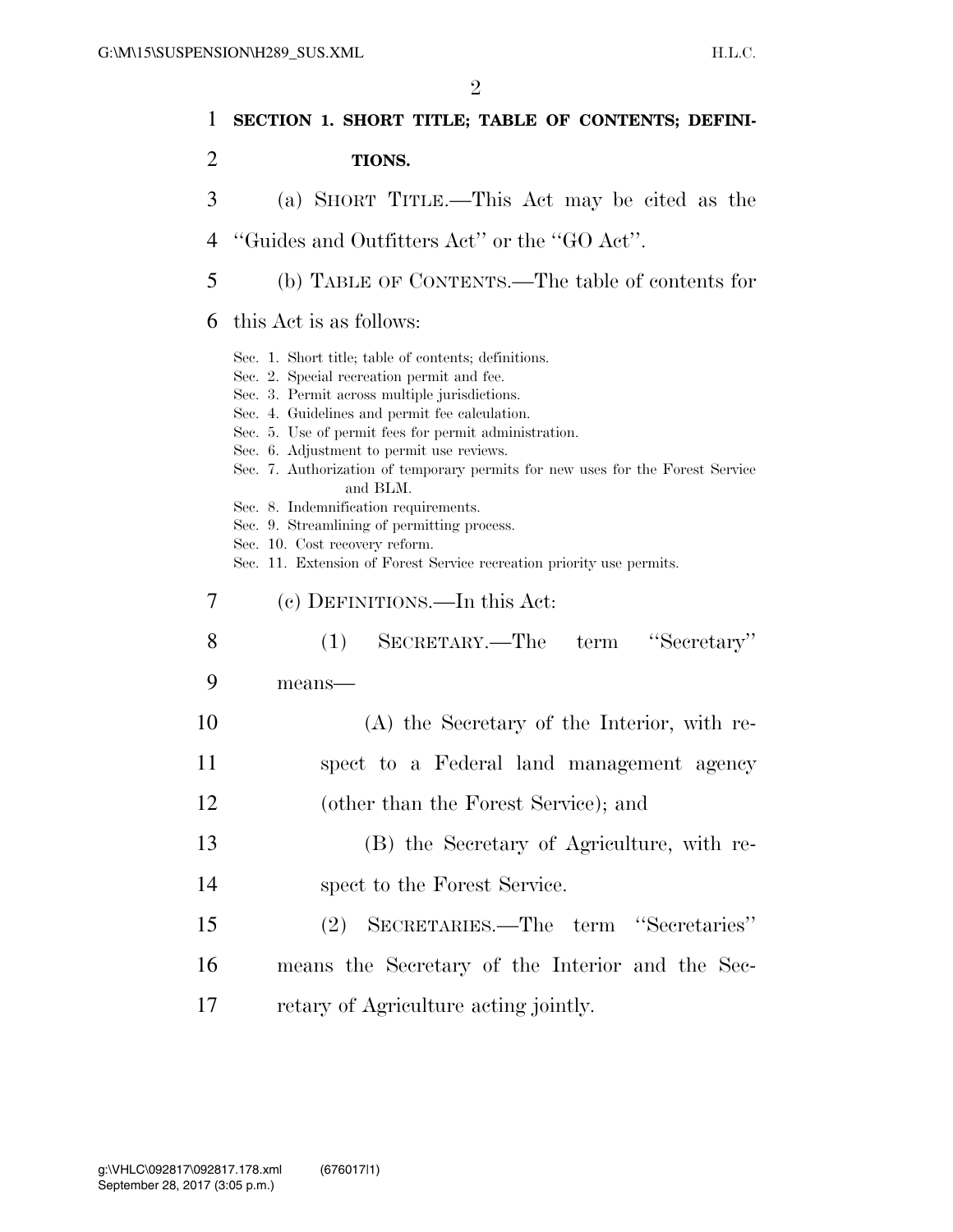| $\mathbf{1}$   | SEC. 2. SPECIAL RECREATION PERMIT AND FEE.            |
|----------------|-------------------------------------------------------|
| $\overline{2}$ | Subsection (h) of section 803 of the Federal Lands    |
| 3              | Recreation Enhancement Act (16 U.S.C. 6802) is amend- |
| 4              | ed to read as follows:                                |
| 5              | "(h) SPECIAL RECREATION PERMIT AND FEE.—              |
| 6              | "(1) IN GENERAL.—The Secretary may—                   |
| 7              | $\lq\lq$ issue a special recreation permit for        |
| 8              | Federal recreational lands and waters; and            |
| 9              | $\lq\lq$ charge a special recreation permit fee       |
| 10             | in connection with the issuance of the permit.        |
| 11             | "(2) SPECIAL RECREATION PERMITS.—The                  |
| 12             | Secretary may issue special recreation permits in the |
| 13             | following circumstances:                              |
| 14             | "(A) For specialized individual and group             |
| 15             | of Federal facilities and Federal rec-<br>use         |
| 16             | reational lands and waters, such as, but not          |
| 17             | limited to, use of special areas or areas where       |
| 18             | use is allocated, motorized recreational vehicle      |
| 19             | use, and group activities or events.                  |
| 20             | "(B) To recreation service providers who              |
| 21             | conduct outfitting, guiding, and other recre-         |
| 22             | ation services on Federal recreational lands and      |
| 23             | waters managed by the Forest Service, Bureau          |
| 24             | of Land Management, Bureau of Reclamation,            |
| 25             | or the United States Fish and Wildlife Service.       |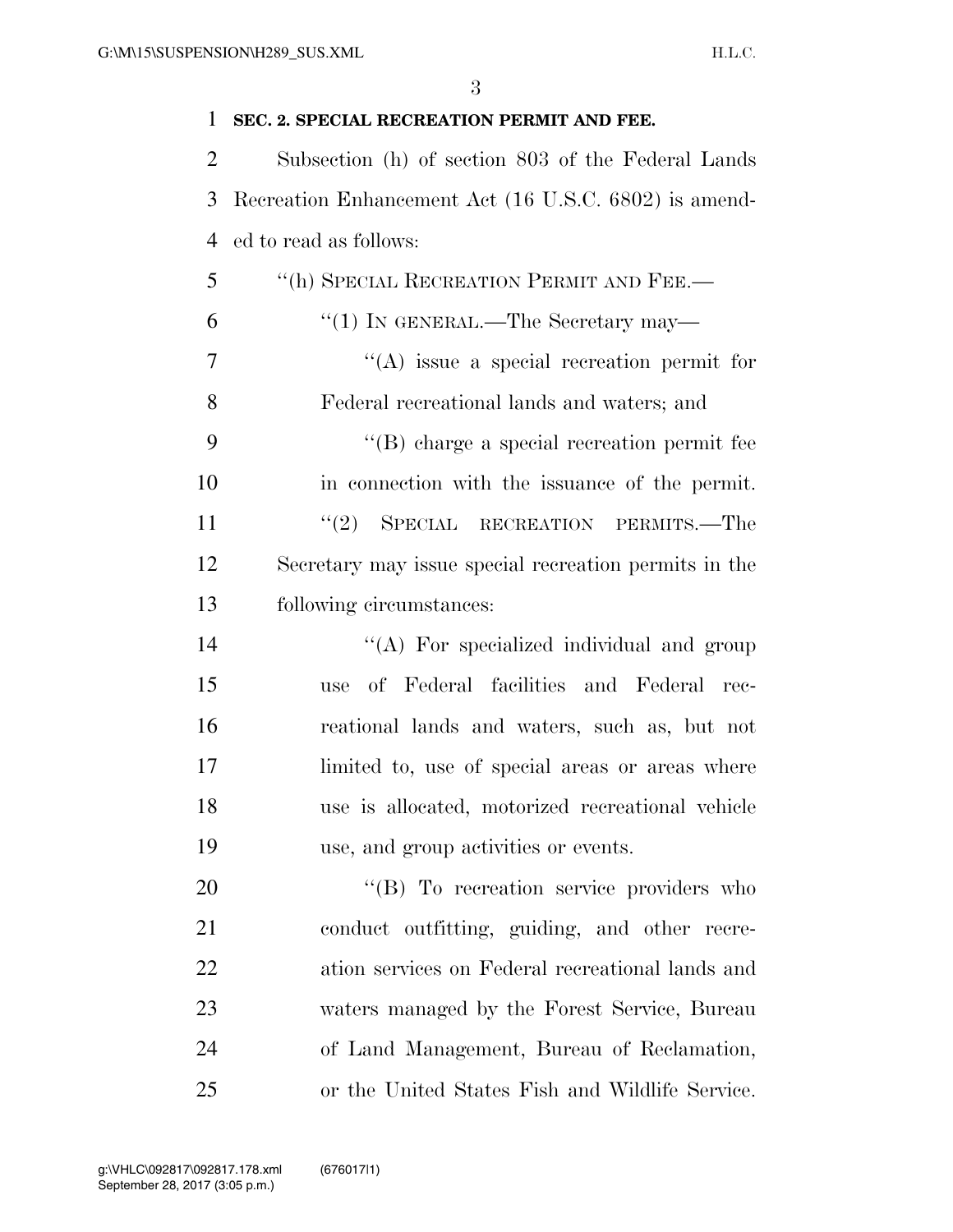| $\mathbf{1}$   | "(C) To recreation service providers who                            |
|----------------|---------------------------------------------------------------------|
| $\overline{2}$ | conduct recreation or competitive events, which                     |
| 3              | may involve incidental sales on Federal rec-                        |
| $\overline{4}$ | reational lands and waters managed by the For-                      |
| 5              | est Service, Bureau of Land Management, Bu-                         |
| 6              | reau of Reclamation, or the United States Fish                      |
| 7              | and Wildlife Service.                                               |
| 8              | "(3) REDUCTION IN FEDERAL COSTS AND DU-                             |
| 9              | PLICATION OF ANALYSIS.-                                             |
| 10             | "(A) IN GENERAL.—The issuance of a new                              |
| 11             | special recreation permit for activities under                      |
| 12             | paragraph (2) shall be categorically excluded                       |
| 13             | from further analysis and documentation under                       |
| 14             | the National Environmental Policy Act of 1969                       |
| 15             | $(42 \text{ U.S.C. } 4321 \text{ et seq.}),$ if the proposed use is |
| 16             | the same as or similar to a previously author-                      |
| 17             | ized use and the Secretary determines that such                     |
| 18             | issuance does not have significant environ-                         |
| 19             | mental effects based upon application of the ex-                    |
| 20             | traordinary circumstances procedures estab-                         |
| 21             | lished by the Secretary under the National En-                      |
| 22             | vironmental Policy Act of 1969 (42 U.S.C.                           |
| 23             | $4321$ et seq.).                                                    |
| 24             | "(B) DEFINITION.—For the purposes of                                |
| 25             | this paragraph, the term 'similar' means—                           |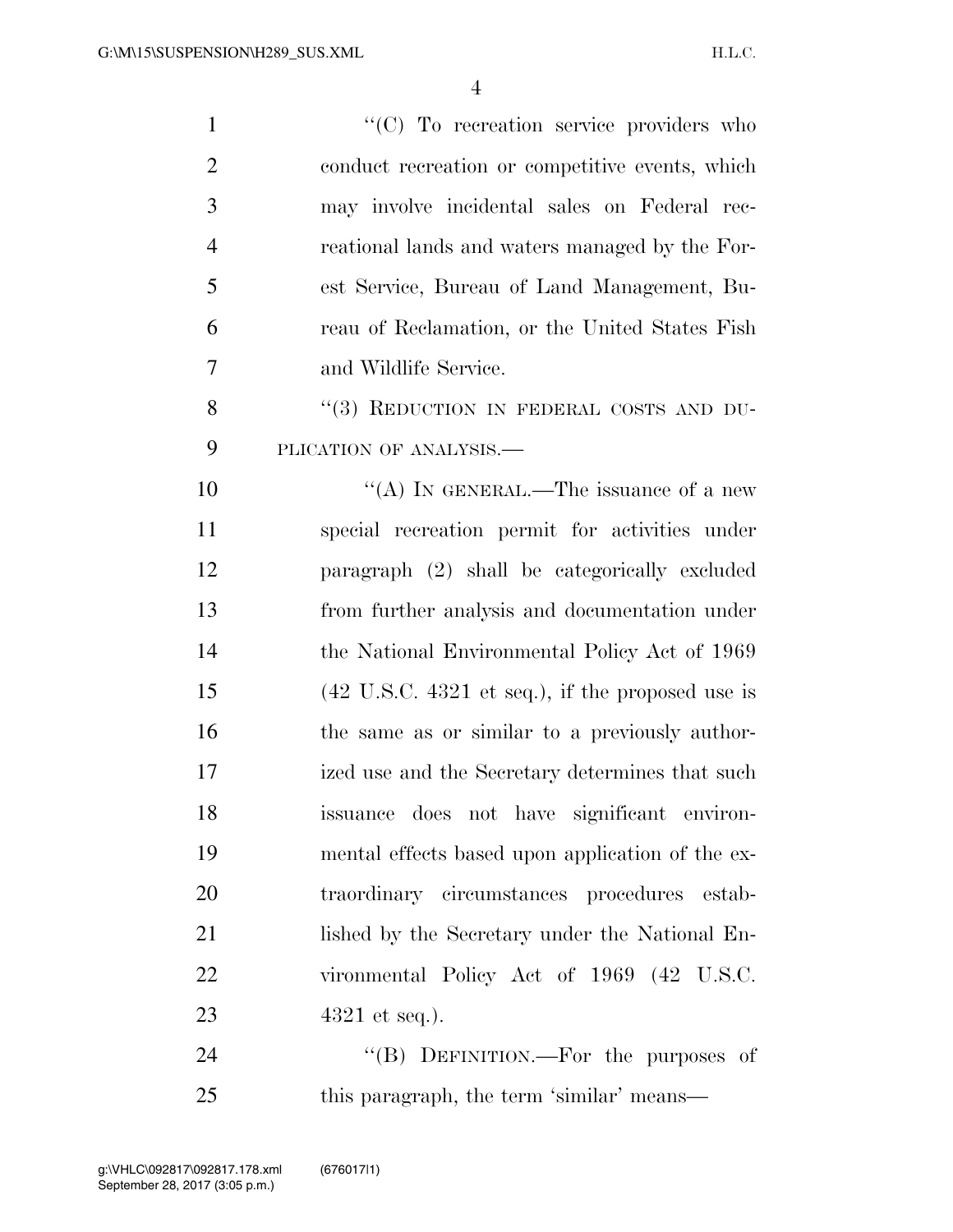| $\mathbf{1}$   | "(i) substantially similar in type, na-                     |
|----------------|-------------------------------------------------------------|
| $\mathbf{2}$   | ture, and scope; and                                        |
| 3              | "(ii) will not result in significant new                    |
| $\overline{4}$ | impacts.                                                    |
| 5              | "(4) RELATION TO FEES FOR USE OF HIGH-                      |
| 6              | WAYS OR ROADS.—An entity that pays a special                |
| 7              | recreation permit fee shall not be subject to a road        |
| 8              | cost-sharing fee or a fee for the use of highways or        |
| 9              | roads that are open to private, noncommercial use           |
| 10             | within the boundaries of any Federal recreational           |
| 11             | lands or waters, as authorized under section 6 of           |
| 12             | Public Law 88–657 (16 U.S.C. 537).".                        |
| 13             | SEC. 3. PERMIT ACROSS MULTIPLE JURISDICTIONS.               |
| 14             | (a) IN GENERAL.—In the case of an activity requir-          |
| 15             | ing permits pursuant to subsection (h) of section 803 of    |
| 16             | the Federal Lands Recreation Enhancement Act (16)           |
|                | 17 U.S.C. 6802) for use of lands managed by both the Forest |
| 18             | Service and the Bureau of Land Management—                  |
| 19             | $(1)$ the Secretaries may issue a joint permit              |
| 20             | based upon a single application to both agencies            |
| 21             | when issuance of a joint permit based upon a single         |
| 22             | application will lower processing and other adminis-        |
| 23             | tration costs for the permittee, provided that the          |
| 24             | permit applicant shall have the option to apply for         |
| 25             | separate permits rather than a joint permit; and            |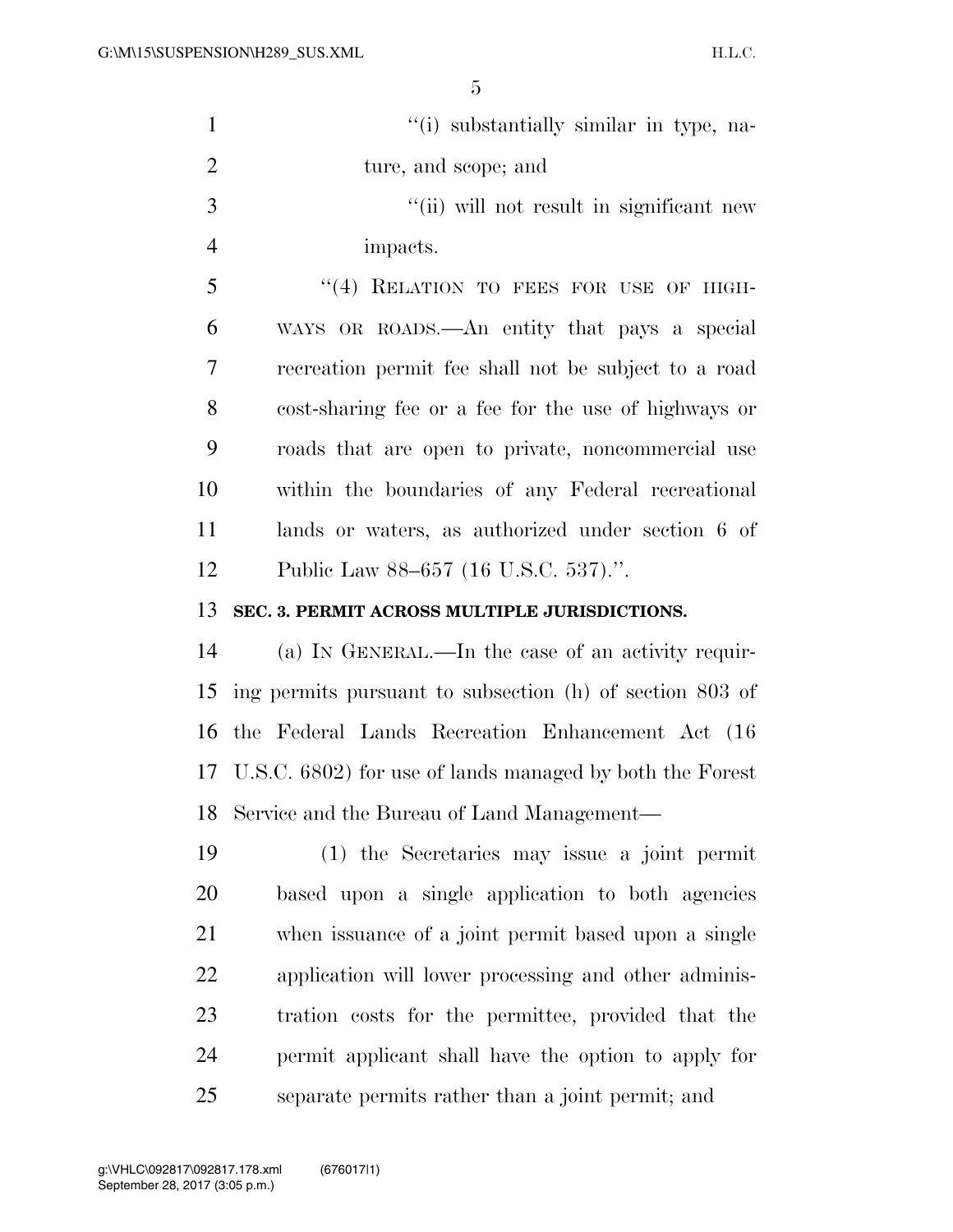| $\mathbf{1}$   | (2) the permit application required under para-             |
|----------------|-------------------------------------------------------------|
| $\overline{2}$ | graph(1) shall be—                                          |
| 3              | (A) the application required by the lead                    |
| 4              | agency; and                                                 |
| 5              | (B) submitted to the lead agency.                           |
| 6              | (b) REQUIREMENTS OF THE LEAD AGENCY.—The                    |
| 7              | lead agency for a permit under subsection (a) shall—        |
| 8              | (1) coordinate with the associated agencies,                |
| 9              | consistent with the authority of the Secretaries            |
| 10             | under section 330 of the Department of the Interior         |
| 11             | and Related Agencies Appropriations Act, 2001 (43)          |
| 12             | U.S.C. 1703), to develop and issue the single, joint        |
| 13             | permit that covers the entirety of the trip;                |
| 14             | $(2)$ in processing the joint permit application,           |
| 15             | incorporate the findings, interests, and needs of the       |
| 16             | associated agencies, provided that such coordination        |
| 17             | shall not be subject to cost recovery; and                  |
| 18             | (3) complete the permitting process within a                |
| 19             | reasonable time after receiving the permit applica-         |
| 20             | tion.                                                       |
| 21             | (c) EFFECT ON REGULATIONS.—Nothing in this sec-             |
| 22             | tion shall alter, expand, or limit the applicability of any |
| 23             | Federal law (including regulations) to lands administered   |
| 24             | by the relevant Federal agencies.                           |
| 25             | (d) DEFINITIONS.—In this section:                           |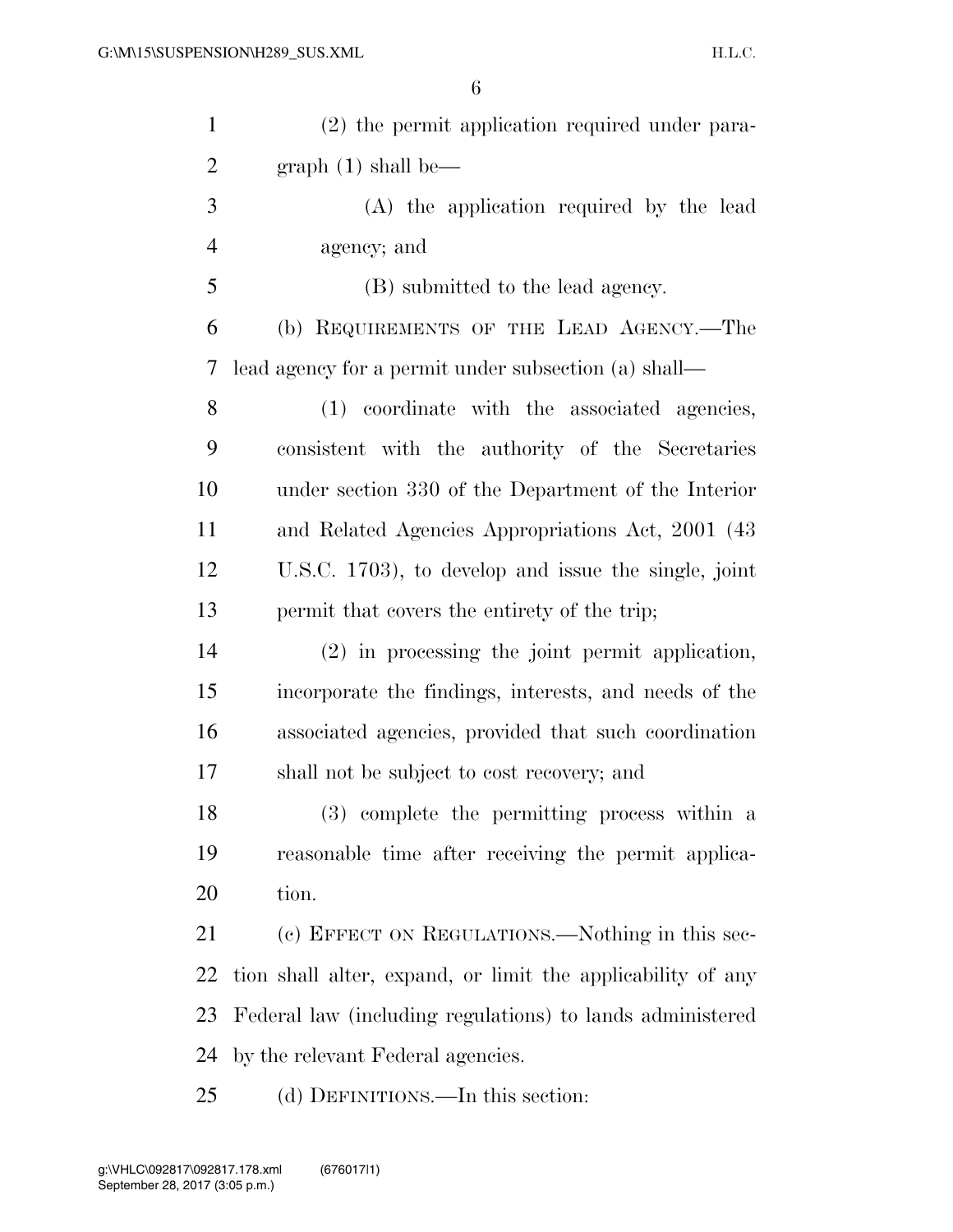| $\mathbf{1}$   | (1) ASSOCIATED AGENCY.—The term "associ-              |
|----------------|-------------------------------------------------------|
| $\overline{2}$ | ated agency" means an agency that manages the         |
| 3              | land on which the trip of the special recreation per- |
| $\overline{4}$ | mit applicant will enter after leaving the land man-  |
| 5              | aged by the lead agency.                              |
| 6              | (2) LEAD AGENCY.—The term "lead agency"               |
| 7              | means the agency that manages the land on which       |
| 8              | the trip of the special recreation permit applicant   |
| 9              | will begin.                                           |
| 10             | SEC. 4. GUIDELINES AND PERMIT FEE CALCULATION.        |
| 11             | (a) GUIDELINES AND EXCLUSION OF CERTAIN REV-          |
| 12             | ENUES.—The Secretary shall—                           |
| 13             | (1) publish guidelines in the Federal Register        |
|                |                                                       |
| 14             | for establishing recreation permit fees; and          |
| 15             | (2) provide appropriate deductions from gross         |
| 16             | revenues used as the basis for the fees established   |
| 17             | under paragraph $(1)$ for-                            |
| 18             | (A) revenue from goods, services, and ac-             |
| 19             | tivities provided by a recreation service provider    |
| 20             | outside Federal recreational lands and waters,        |
| 21             | such as costs for transportation, lodging, and        |
| 22             | other services before or after a trip; and            |
| 23             | (B) fees to be paid by permit holder under            |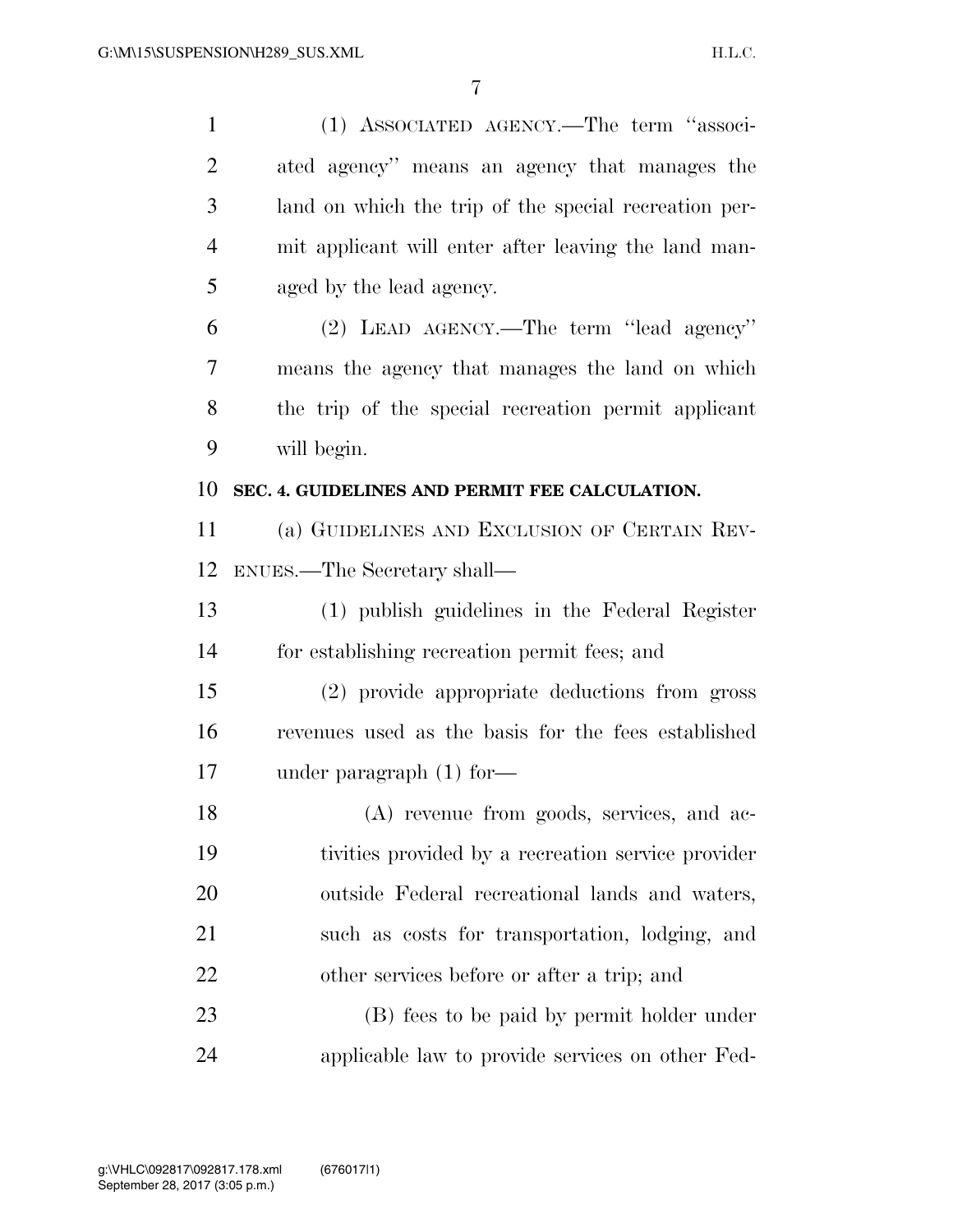eral lands, if separate permits are issued to 2 that permit holder for a single event or trip.

 (b) FEE CONDITIONS.—The fee charged by the Sec- retary for a permit issued under section 803(h) of the Federal Lands Recreation Enhancement Act (16 U.S.C. 6802(h)) shall not exceed 3 percent of the recreational service provider's annual gross revenue for activities au- thorized by the permit on Federal lands, plus applicable revenue additions, minus applicable revenue exclusions or a similar flat per person fee.

 (c) DISCLOSURE OF FEES.—A holder of a special recreation permit may inform its customers of the various fees charged by the Secretary under section 803(h) of the Federal Lands Recreation Enhancement Act (16 U.S.C.  $15 \quad 6802(h)$ ).

### **SEC. 5. USE OF PERMIT FEES FOR PERMIT ADMINISTRA-TION.**

 (a) DEPOSITS.—Subject to subsection (b), revenues from special recreation permits issued to recreation service providers under subparagraphs (B) and (C) of section 803(h)(2) of the Federal Lands Recreation Enhancement 22 Act  $(16 \text{ U.S.C. } 6802(h)(2))$  shall be held in special ac- counts established for each specific unit or area for which such revenues are collected, and shall remain available for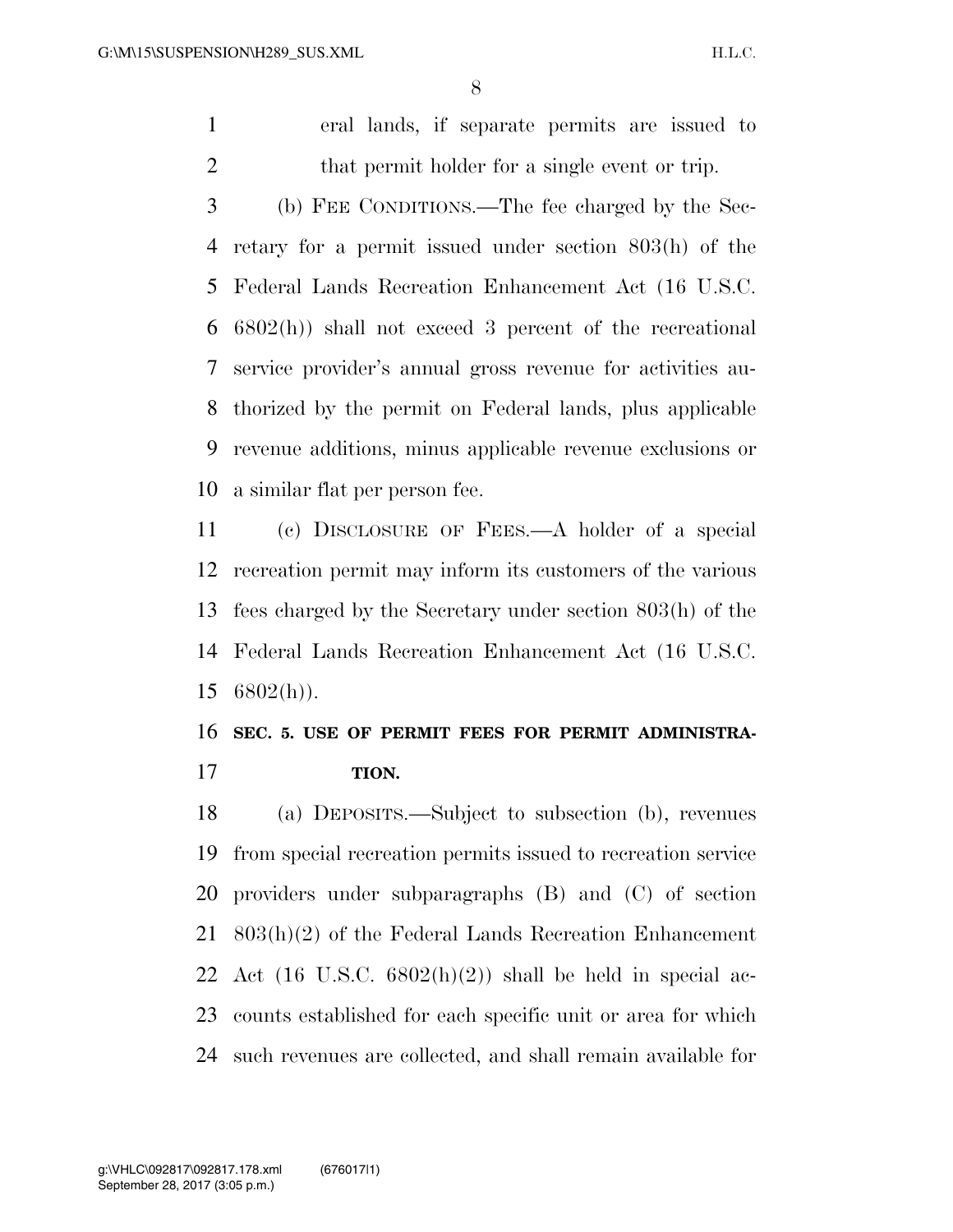expenditure, without further appropriation, until ex-pended.

 (b) USE OF PERMIT FEES.—Revenues from special recreation permits issued to recreation service providers 5 under subparagraphs (B) and (C) of section  $803(h)(2)$  of the Federal Lands Recreation Enhancement Act (16 U.S.C. 6802(h)(2)) shall be used only—

 (1) to partially offset the Secretary's direct cost of administering the permits;

 (2) to improve and streamline the permitting process; and

 (3) for related recreation infrastructure and other purposes specifically to support recreation ac- tivities at the specific site for which use is author- ized under the permit, after obtaining input from any related permittees; provided, however, that the Federal Advisory Committee Act (5 U.S.C. App. 1 et seq.) shall not apply to any advisory committee or other group established to carry out this paragraph. (c) LIMITATION ON USE OF FEES.—The Secretary may not use any permit fees for biological monitoring on Federal recreational lands and waters under the Endan- gered Species Act of 1973 (16 U.S.C. 1531 et seq.) for listed or candidate species.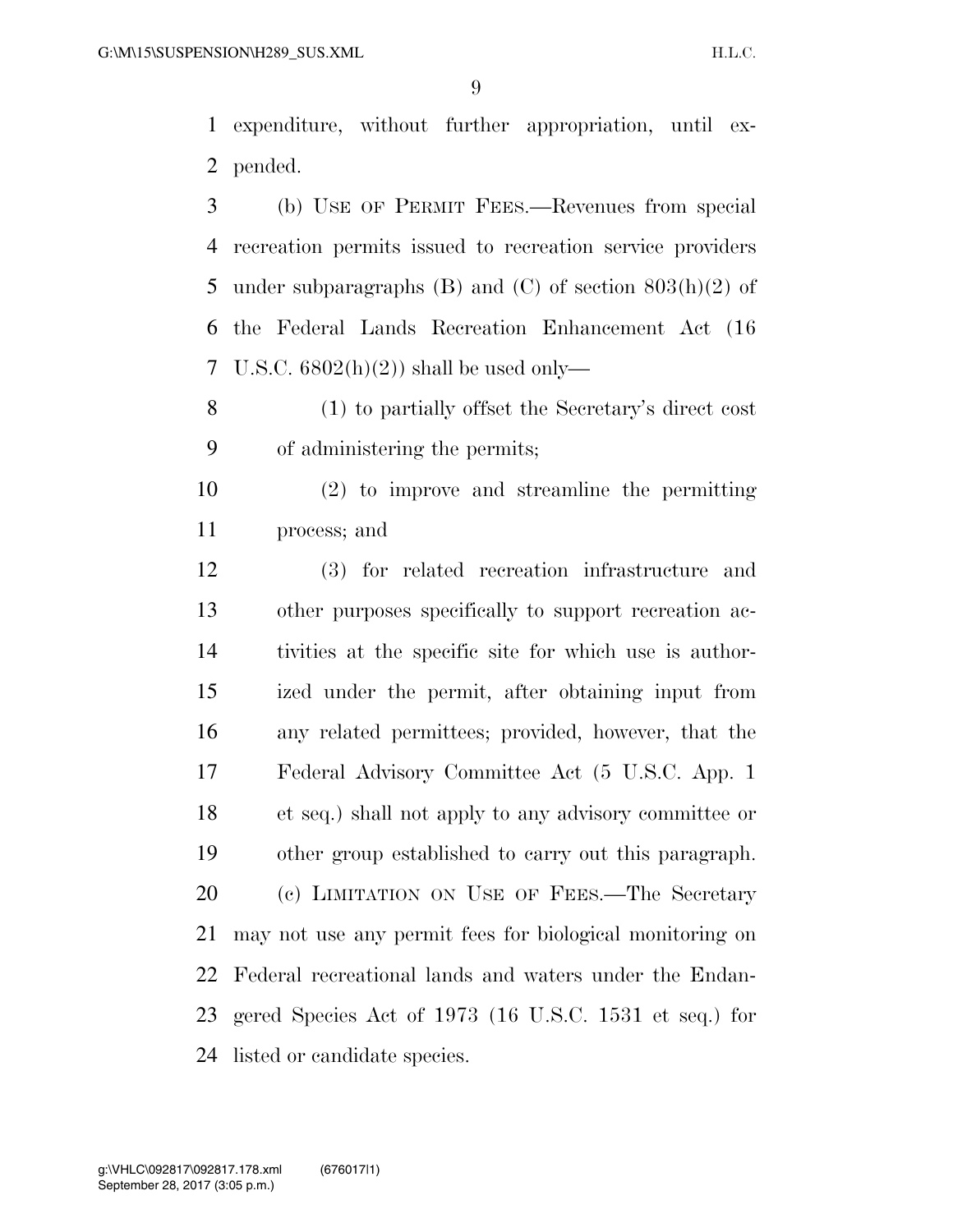#### **SEC. 6. ADJUSTMENT TO PERMIT USE REVIEWS.**

 (a) IN GENERAL.—To the extent that the Secretary utilizes permit use reviews, in reviewing and adjusting al- locations of use for permits for special uses of Federal rec- reational lands and waters managed by the Forest Service, and in renewing such permits, the Secretary of Agriculture shall allocate to a permit holder a level of use that is no less than the highest amount of actual annual use over the reviewed period plus 25 percent, capped at the amount of use allocated when the permit was issued unless addi- tional capacity is available. The Secretary may assign any use remaining after adjusting allocations on a temporary basis to qualified permit holders.

 (b) WAIVER.—Use reviews under subsection (a) may be waived for periods in which circumstances that pre- vented use of assigned capacity, such as weather, fire, nat- ural disasters, wildlife displacement, business interrup- tions, insufficient availability of hunting and fishing li- censes, or when allocations on permits include significant shoulder seasons. The authorizing office may approve non- use without reducing the number of service days assigned to the permit in such circumstances at the request of the permit holder. Approved non-use may be temporarily as- signed to other qualified permit holders when conditions warrant.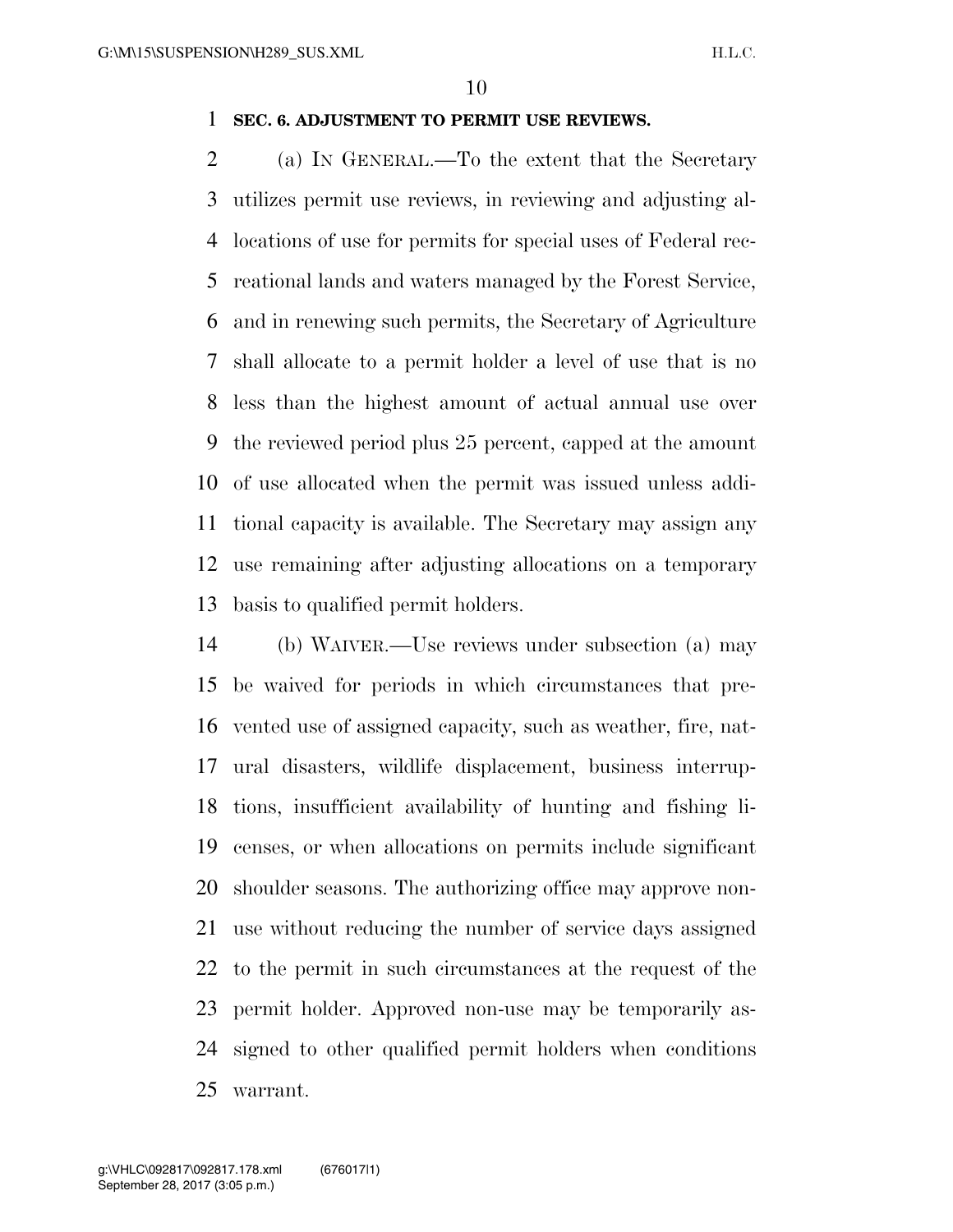## **SEC. 7. AUTHORIZATION OF TEMPORARY PERMITS FOR NEW USES FOR THE FOREST SERVICE AND BLM.**

 Not later than 180 days after the date of the enact- ment of this Act, the Secretary of Agriculture and the Sec- retary of the Interior shall establish and implement a pro- gram to authorize temporary permits for new recreational uses of Federal recreational lands and waters managed by the Forest Service or the Bureau of Land Management, respectively, and to provide for the conversions of such temporary permits to long-term permits after 2 years of satisfactory operation. The issuance and conversion of 13 such permits shall be subject to subsection  $(h)(3)$  of sec- tion 803 of the Federal Lands Recreation Enhancement Act (16 U.S.C. 6802).

#### **SEC. 8. INDEMNIFICATION REQUIREMENTS.**

 (a) INDEMNIFICATION.—A permit holder that is pro- hibited by the State from providing indemnification to the Federal Government shall be considered to be in compli- ance with indemnification requirements of the Department of the Interior and the Department of Agriculture if the permit holder carries the required minimum amount of li- ability insurance coverage or is self-insured for the same minimum amount.

 (b) EXCULPATORY AGREEMENTS.—The Secretary shall not implement, administer or enforce any regulation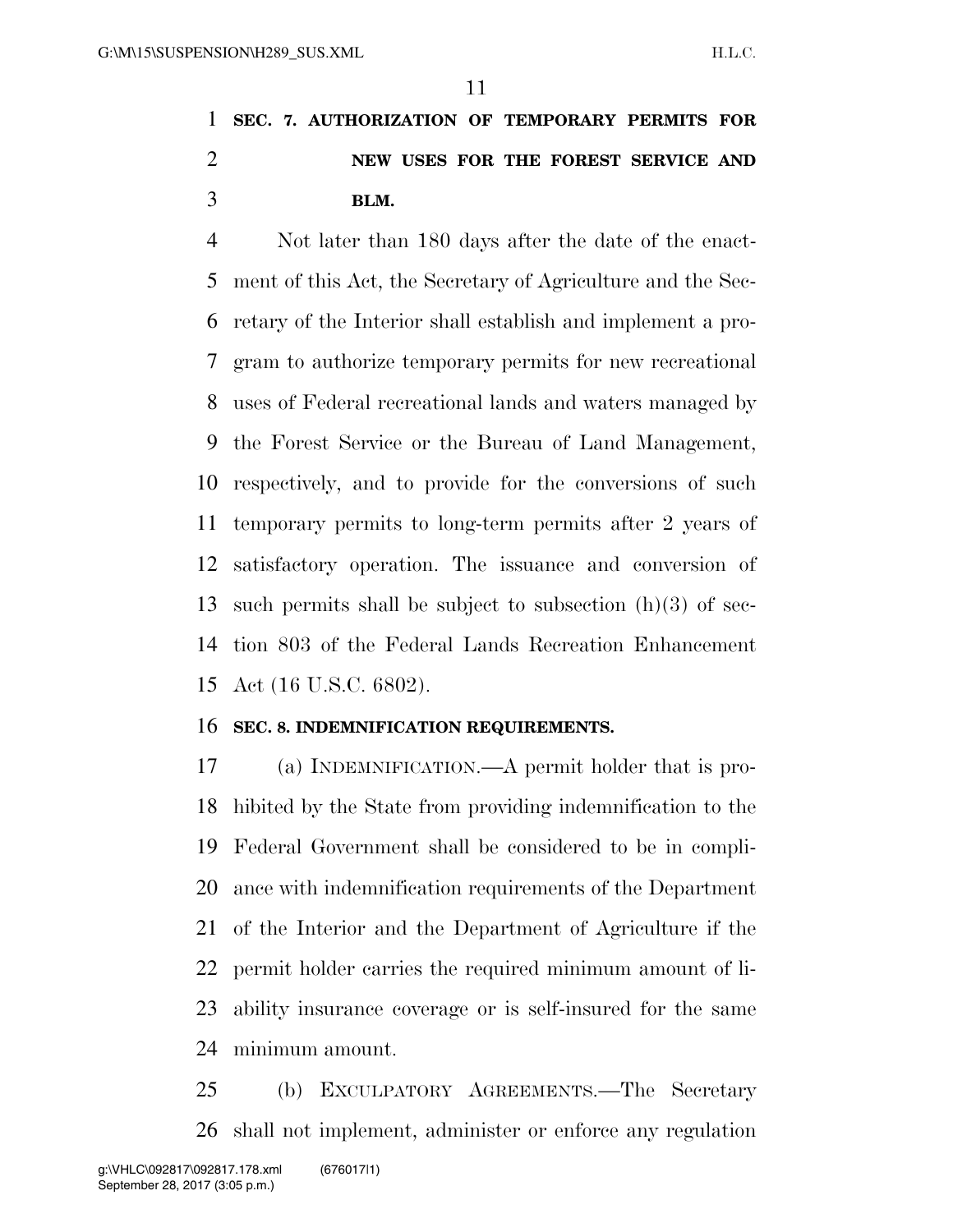or policy prohibiting the use of exculpatory agreements be- tween recreation service providers and their customers for services provided under a special recreation permit.

#### **SEC. 9. STREAMLINING OF PERMITTING PROCESS.**

 (a) REGULATIONS.—Not later than 180 days after the date of the enactment of this Act, the Secretary of Agriculture shall revise part 251, subpart B, of title 36 Code of Federal Regulations, and the Secretary of the In- terior shall revise subpart 2932, of title 43, Code of Fed- eral Regulations, to streamline the processes for the issuance and renewal of outfitter and guide special use permits. Such amended regulations shall—

 (1) shorten application processing times and minimize application and administration costs; and

 (2) provide for the use of programmatic envi- ronmental assessments and categorical exclusions for environmental reviews under the National Environ- mental Policy Act of 1969 (42 U.S.C. 4321 et seq.) for the issuance or renewal of outfitter and guide and similar recreation special use permits when the Secretary determines that such compliance is re-22 quired, to the maximum extent allowable under ap- plicable law, including, but not limited to, use of a categorical exclusion as provided under section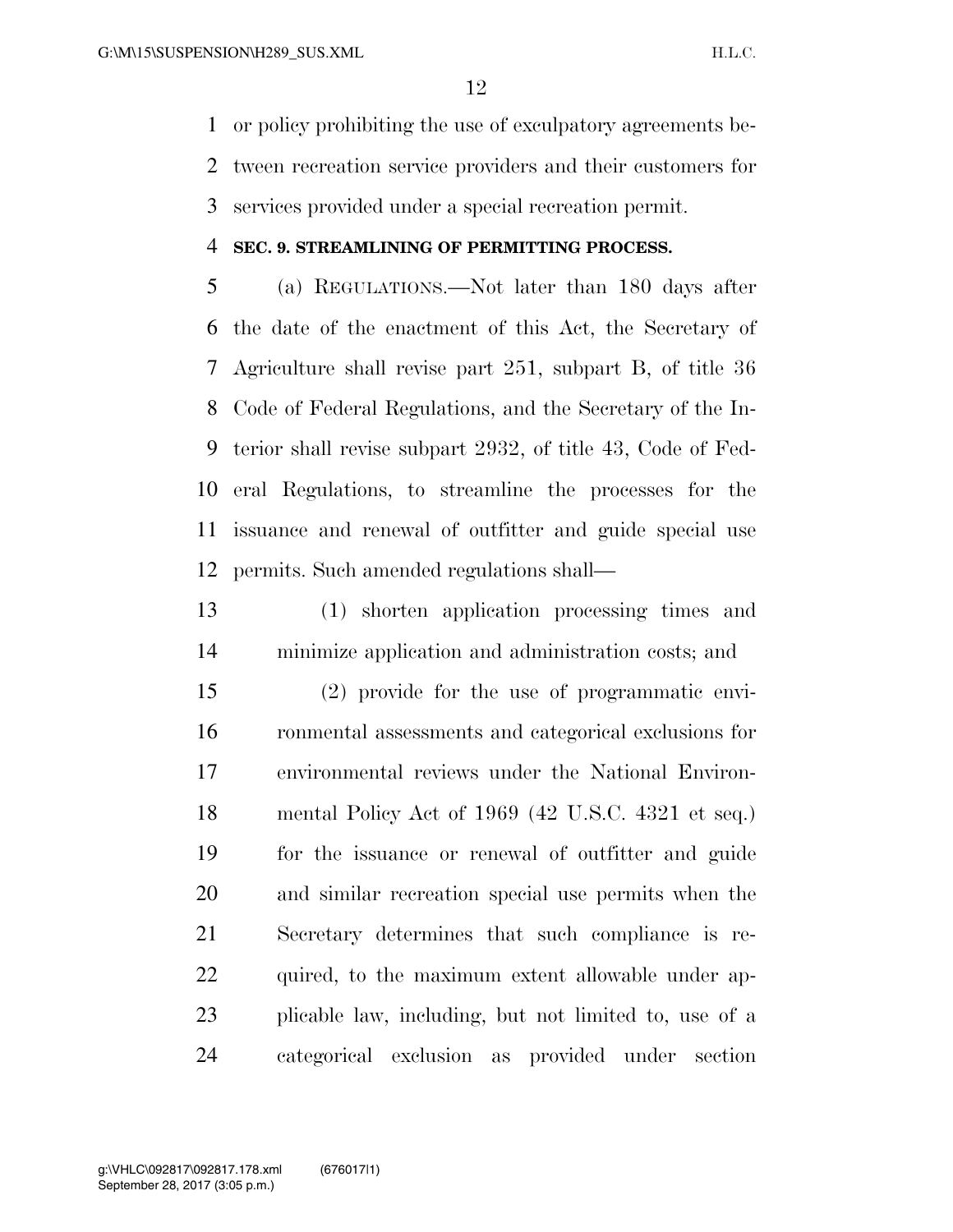803(h)(3) of the Federal Lands Recreation En-2 hancement Act  $(16 \text{ U.S.C. } 6802(h)(3))$ .

 (b) ONLINE APPLICATIONS.—To the maximum ex- tent practicable, where feasible and efficient, the Secretary shall make special recreation permit applications available to be filled out and submitted online.

#### **SEC. 10. COST RECOVERY REFORM.**

 (a) REGULATORY PROCESS.—Not later than 180 days after the date of enactment of this Act, the Secretary of Agriculture shall revise section 251.58 of title 36, Code of Federal Regulations, and the Secretary of the Interior shall revise section 2932.31(e) and (f) of title 43, Code of Federal Regulations, to reduce costs and minimize the burden of cost recovery on small businesses and adverse impacts of cost recovery on jobs in the outfitting and guid- ing industry and on rural economies provided, however, that nothing in the revised regulations shall further limit the Secretary's authority to issue or renew recreation spe-cial use permits.

- (b) DE MINIMIS EXEMPTION.—
- 21 (1) COST RECOVERY LIMITATION.—Any regula- tions issued by the Secretary of the Interior or the Secretary of Agriculture to establish fees to recover processing costs for recreation special use applica-tions and monitoring costs for recreation special use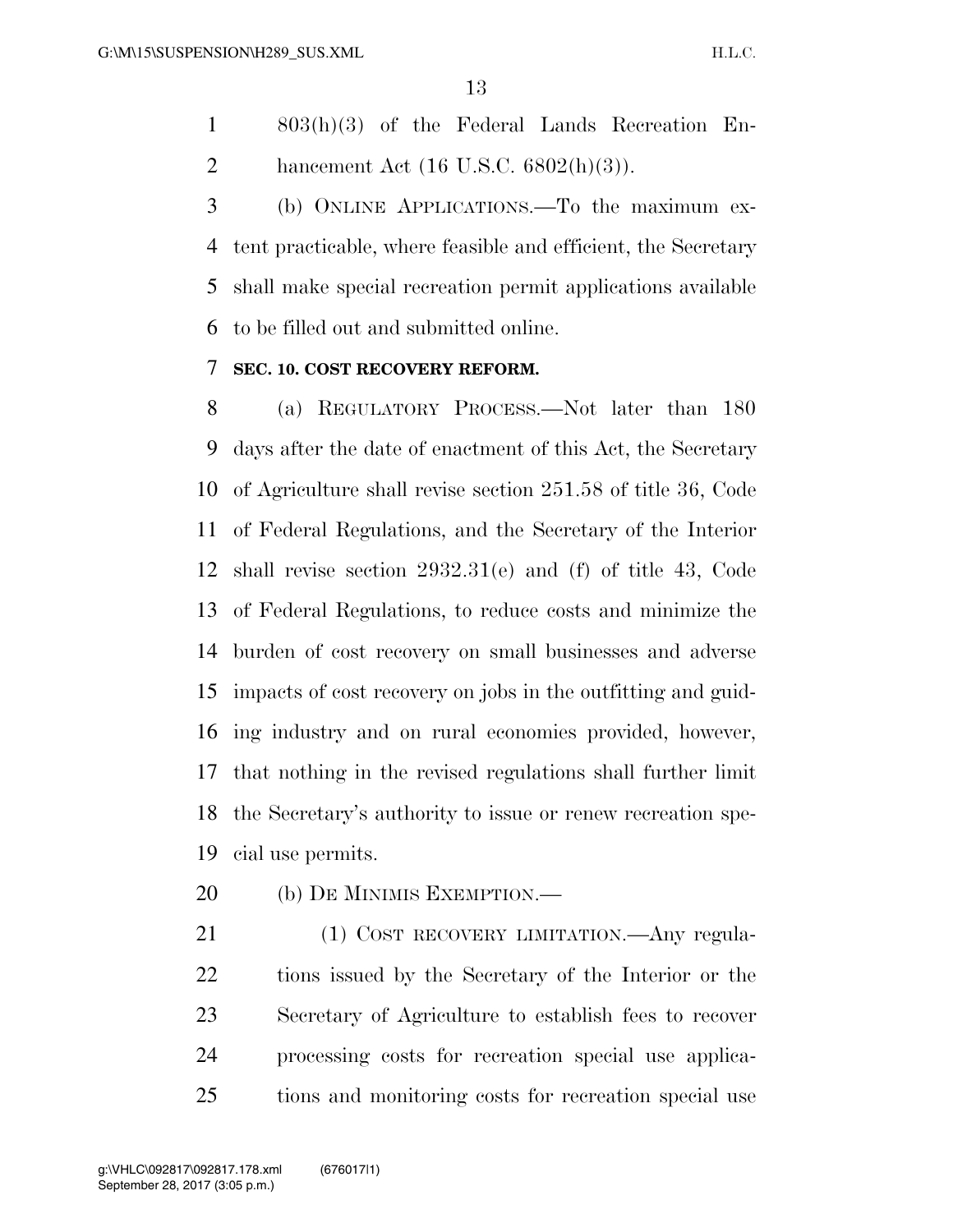authorizations shall include an exemption providing 2 that at least the first 50 hours of work necessary in any one year to process and/or monitor such an ap- plication shall not be subject to cost recovery. The application of a 50-hour credit per permit shall also apply to any monitoring fees on a per annum basis during the term of each permit.

8 (2) APPLICATION OF EXEMPTION.—An exemp- tion under paragraph (1) shall apply to the proc- essing of each recreation special use permit applica- tion and monitoring of each recreation special use authorization for which cost recovery is required, in- cluding any application or authorization requiring more than 50 hours (or such other greater number of hours specified for exemption) to process or mon- itor. In the event that the amount of work required to process such an application or monitor such an authorization exceeds the specified exemption, the amount of work for which cost recovery is required shall be reduced by the amount of the exemption.

 (3) MULTIPLE APPLICATIONS.—In situations involving multiple recreation special use applications for similar services in the same unit or area that re- quire more than 50 hours (or such other greater number of hours specified for exemption) in the ag-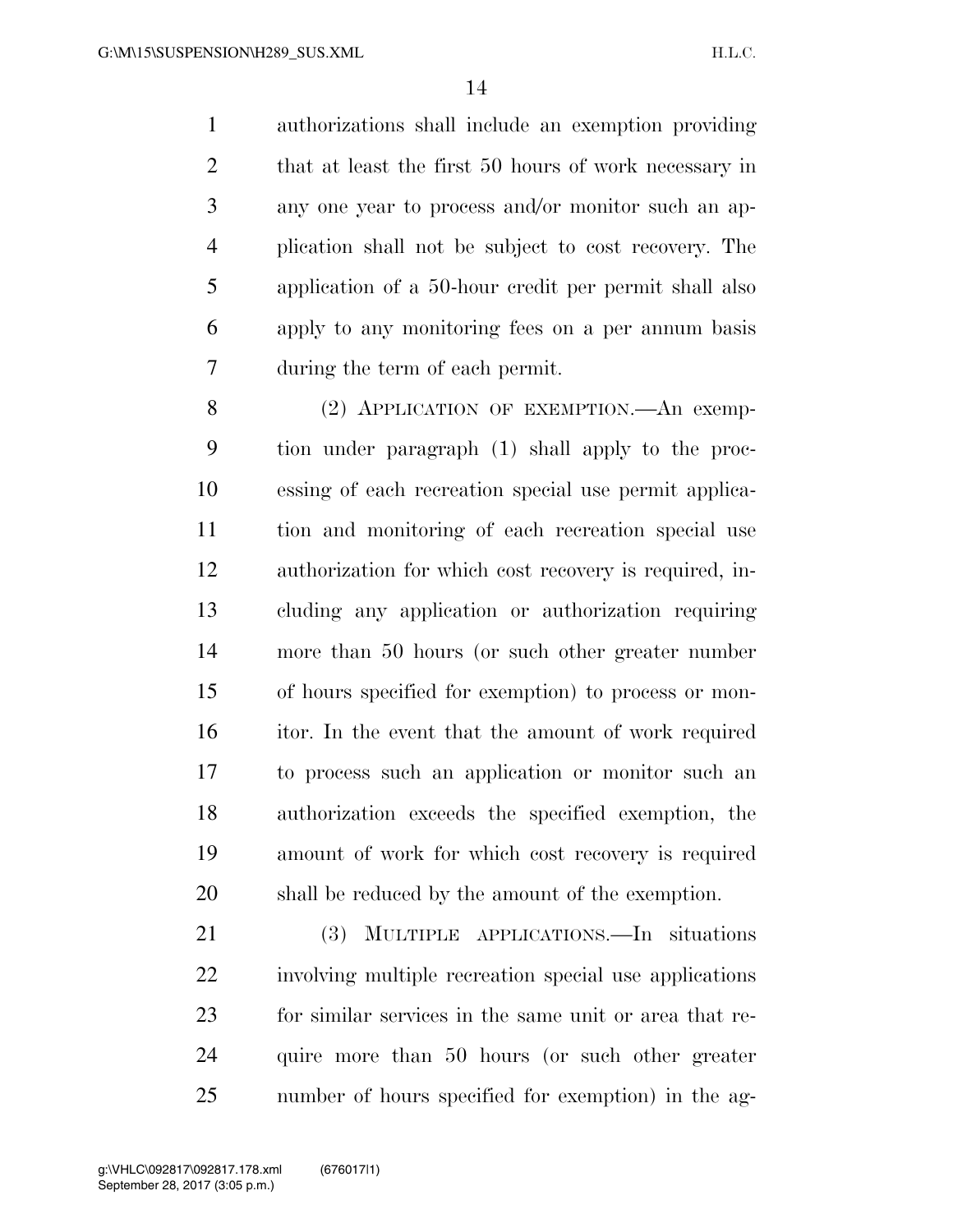| $\mathbf{1}$   | gregate to process, the Secretary shall, regardless of |
|----------------|--------------------------------------------------------|
| $\overline{2}$ | whether the applications are solicited or unsolicited  |
| 3              | and whether there is competitive interest—             |
| $\overline{4}$ | (A) determine the share of the aggregate               |
| 5              | amount to be allocated to each application, on         |
| 6              | an equal or prorated basis, as appropriate; and        |
| 7              | (B) for each application, apply a separate             |
| 8              | exemption of up to 50 hours (or such other             |
| 9              | greater number of hours specified for exemp-           |
| 10             | tion) to the share allocated to such application.      |
| 11             | (4) COST REDUCTION.—The agency processing              |
| 12             | a recreation special use application shall utilize ex- |
| 13             | isting studies and analysis to the greatest extent     |
| 14             | practicable in order to reduce the amount of work      |
| 15             | and cost necessary to process the application.         |
| 16             | (5) LIMITATION.—The Secretary of the Interior          |
| 17             | and the Secretary of Agriculture may not recover as    |
| 18             | processing costs for recreation special use applica-   |
| 19             | tions and monitoring costs for recreation special use  |
| 20             | authorizations any costs for consultations conducted   |
| 21             | under section 7 of the Endangered Species Act of       |
|                |                                                        |

 1973 (16 U.S.C. 1536) or for biological monitoring on Federal recreational lands and waters under such Act for listed, proposed, or candidate species.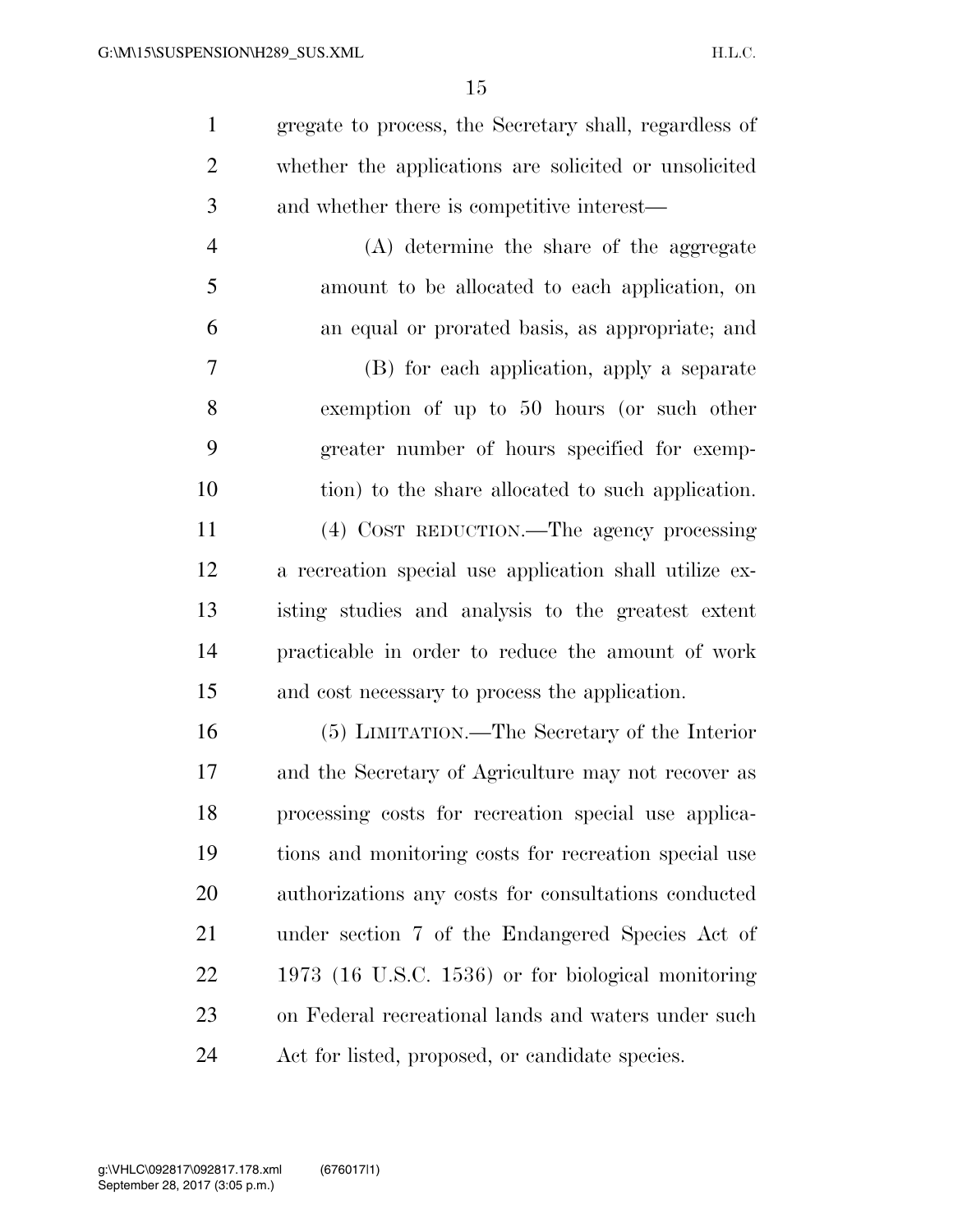| $\mathbf{1}$   | (6) WAIVER OF COST RECOVERY.—The Sec-                    |
|----------------|----------------------------------------------------------|
| $\overline{2}$ | retary of the Interior and the Secretary of Agri-        |
| 3              | culture may waive the recovery of costs for proc-        |
| $\overline{4}$ | essing recreation special use permit applications and    |
| 5              | renewals, on a categorical or case-by-case basis as      |
| 6              | appropriate, if the Secretary determines that—           |
| 7              | (A) such costs would impose a significant                |
| 8              | economic burden on any small business or cat-            |
| 9              | egory of small businesses;                               |
| 10             | (B) such cost recovery could threaten the                |
| 11             | ability of an applicant or permittee to provide,         |
| 12             | in a particular area, a particular outdoor rec-          |
| 13             | reational activity that is consistent with the           |
| 14             | public interest and with applicable resource             |
| 15             | management plans; or                                     |
| 16             | (C) prevailing economic conditions are un-               |
| 17             | favorable, such as during economic recessions,           |
| 18             | or when drought, fire, or other natural disasters        |
| 19             | have depressed economic activity in the area of          |
| 20             | operation.                                               |
| 21             |                                                          |
|                | SEC. 11. EXTENSION OF FOREST SERVICE RECREATION          |
| 22             | PRIORITY USE PERMITS.                                    |
| 23             | Where the holder of a special use permit for outfitting  |
| 24             | and guiding that authorizes priority use has submitted a |